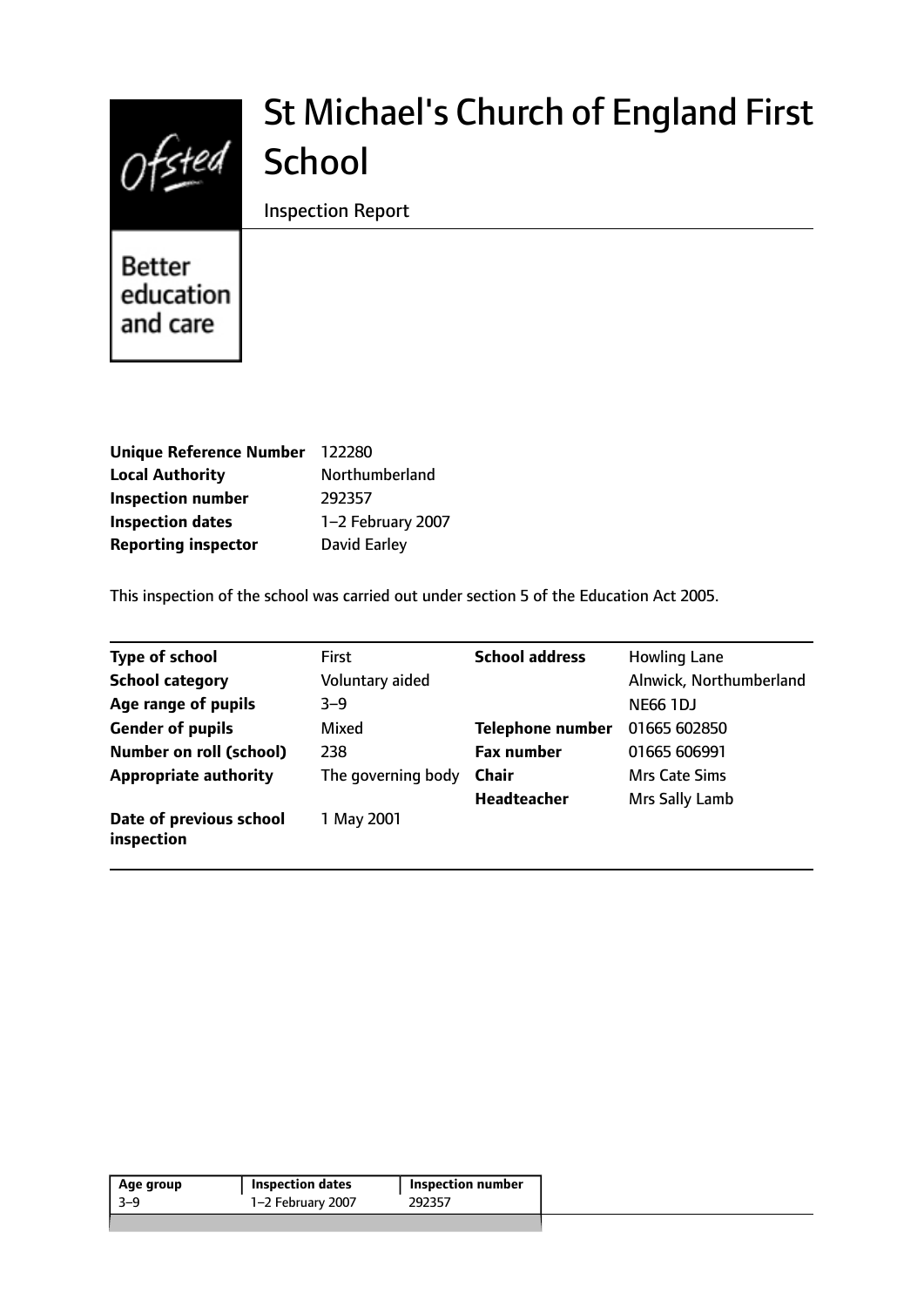© Crown copyright 2007

Website: www.ofsted.gov.uk

This document may be reproduced in whole or in part for non-commercial educational purposes, provided that the information quoted is reproduced without adaptation and the source and date of publication are stated.

Further copies of this report are obtainable from the school. Under the Education Act 2005, the school must provide a copy of this report free of charge to certain categories of people. A charge not exceeding the full cost of reproduction may be made for any other copies supplied.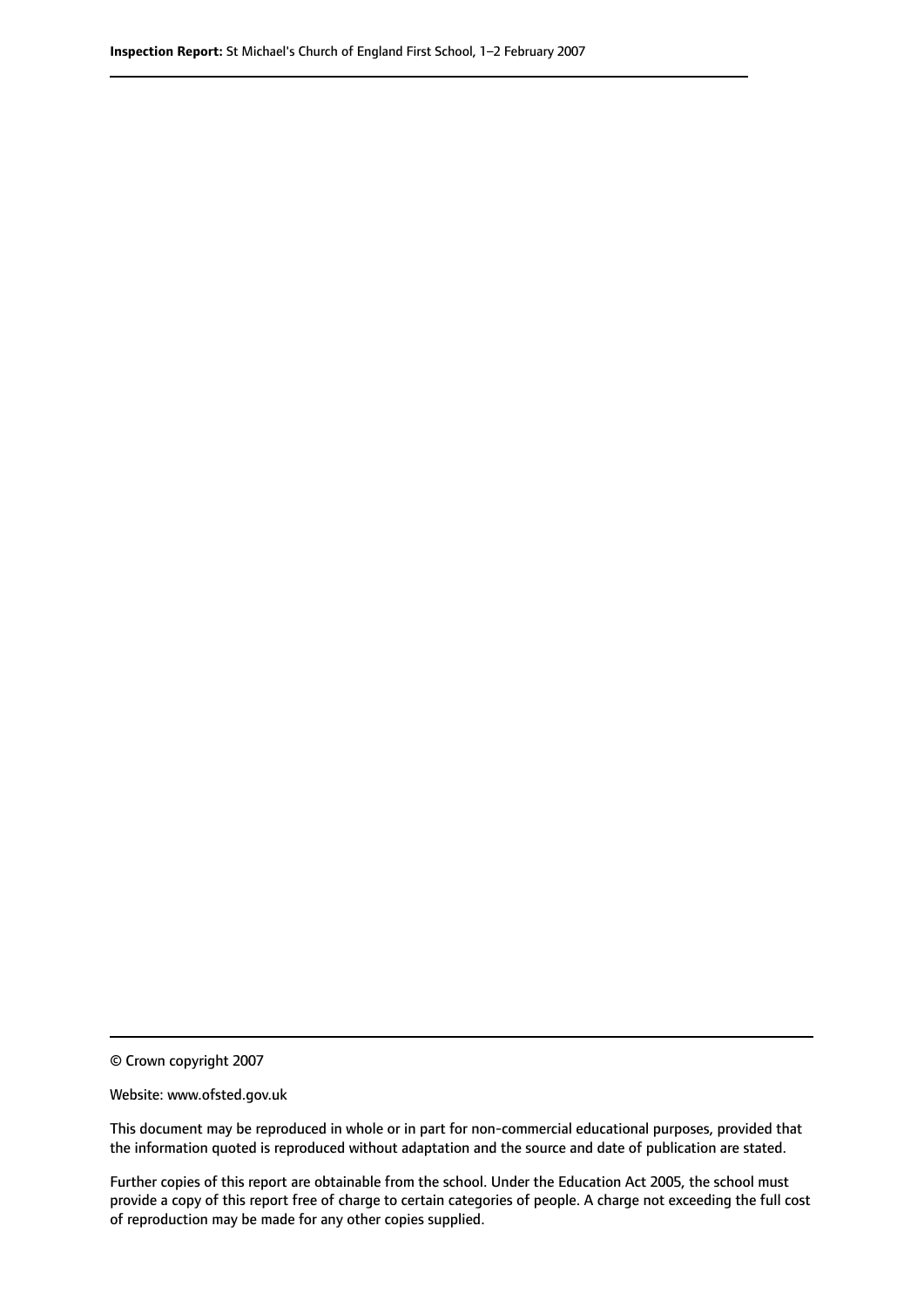# **Introduction**

The inspection was carried out by two Additional Inspectors.

## **Description of the school**

Most pupils come from an area with high levels of social deprivation. The proportion of pupils who claim free school meals is above average. Most pupils are of White British origin. A few are from ethnic minority families, a small number of whom speak English as an additional language. The proportion of pupils with learning difficulties and disabilities is above average. A small number of looked after children attend the school.

### **Key for inspection grades**

| Good         |
|--------------|
|              |
| Satisfactory |
| Inadequate   |
|              |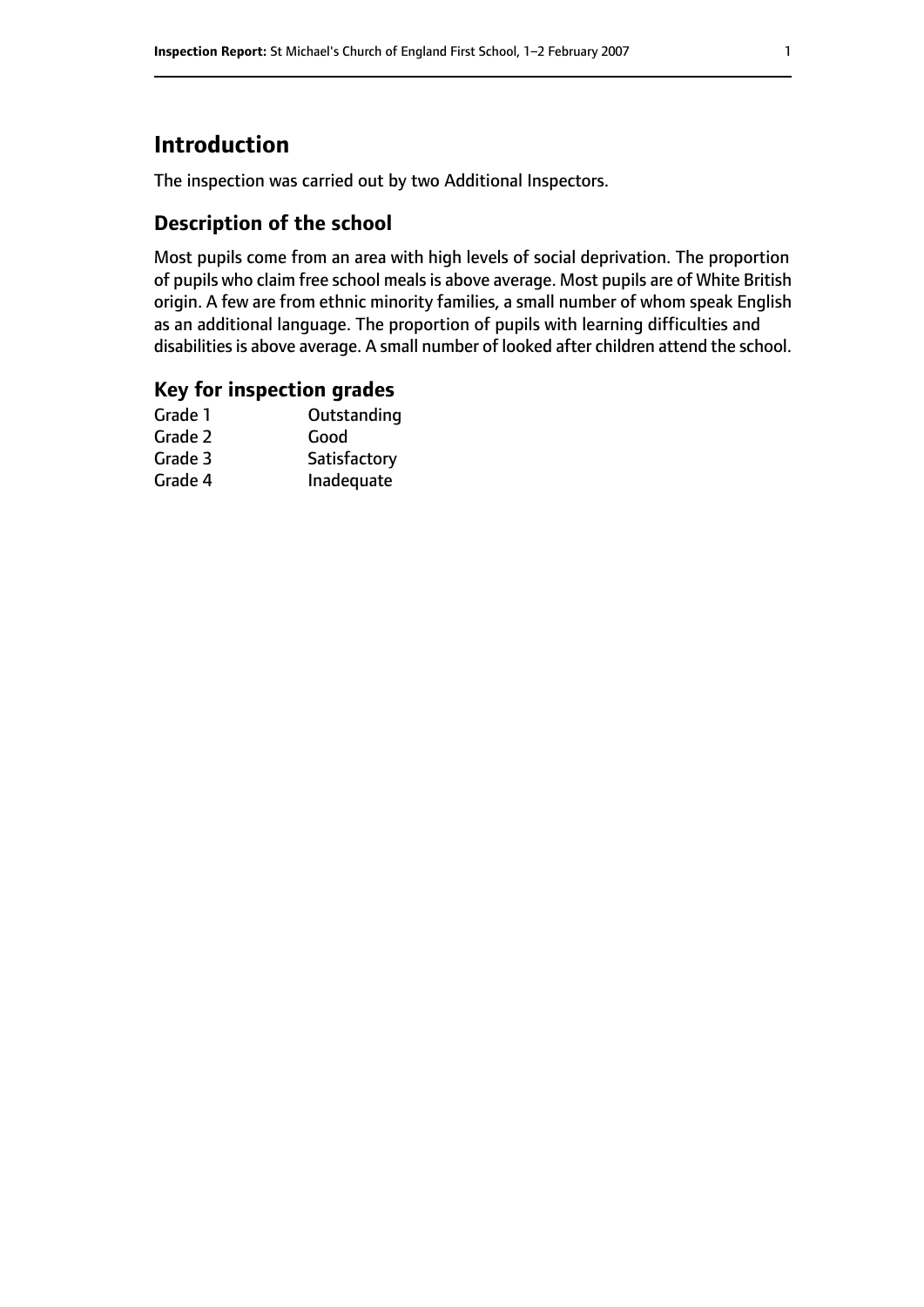# **Overall effectiveness of the school**

#### **Grade: 2**

This is a good and improving school with some outstanding features. It gives good value for money. The excellent leadership of the headteacher, well supported by staff and governors is a significant factor in the improving standards and provision.

Children enter the Foundation Stage with standards that are below those typical for their age. They are taught and provided for well and make good progress. By the end of the Foundation Stage, standards meet expectations. Good teaching and progress continue so that pupils achieve well. By the end of Years 2 and 4 standards are usually above average. In the national tests for seven year olds in 2006, standards were significantly above average in reading, writing and mathematics.

An important element in the improving standards is the outstanding personal development of pupils. Children settle into the Foundation Stage very quickly and make a good start. Pupils behave extremely well and have very positive attitudes to their work. They understand about the importance of healthy lifestyles, enjoy coming to school and say that they feel safe and well cared for. They make an excellent contribution to the community and are very well prepared for their future economic well being. Attendance is good and spiritual, moral, social and cultural development is outstanding.

Teaching and learning are good. Lessons are generally lively and interesting so that pupils want to learn. Teachers ensure that pupils have a good understanding of their learning and make good use of assessment so that work is well suited to different abilities and styles of learning. Work is marked regularly but pupils are not always given clear advice on how they might improve. The curriculum is good. The strong focus on literacy, numeracy and information and communication technology (ICT) is extended well by opportunities for pupils to use their skills in other subjects.

Pastoral care, guidance and support are excellent and there is a very strong family and community feel to the school. Arrangements for ensuring health and safety and for safeguarding pupils are good. There are close links with parents and they appreciate the care shown to their children. A parent commented, "I am overjoyed that my children attend St Michael's; a wonderful school." Academic support and guidance are good. There are effective systems for the assessment and tracking of progress. Provision for cared for pupils, those with learning difficulties and disabilities and those who learn English as an additional language is good so that these pupils make good progress.

Leadership and management are good. Leadership by the headteacher is outstanding, leading to a shared commitment to raising standards and improving provision. Governors know the school well and are supportive. However, there are not enough opportunities for subject co-ordinators to check teaching and learning in order to make improvements. Self evaluation is accurate and leads to clear and effective planning for improvement.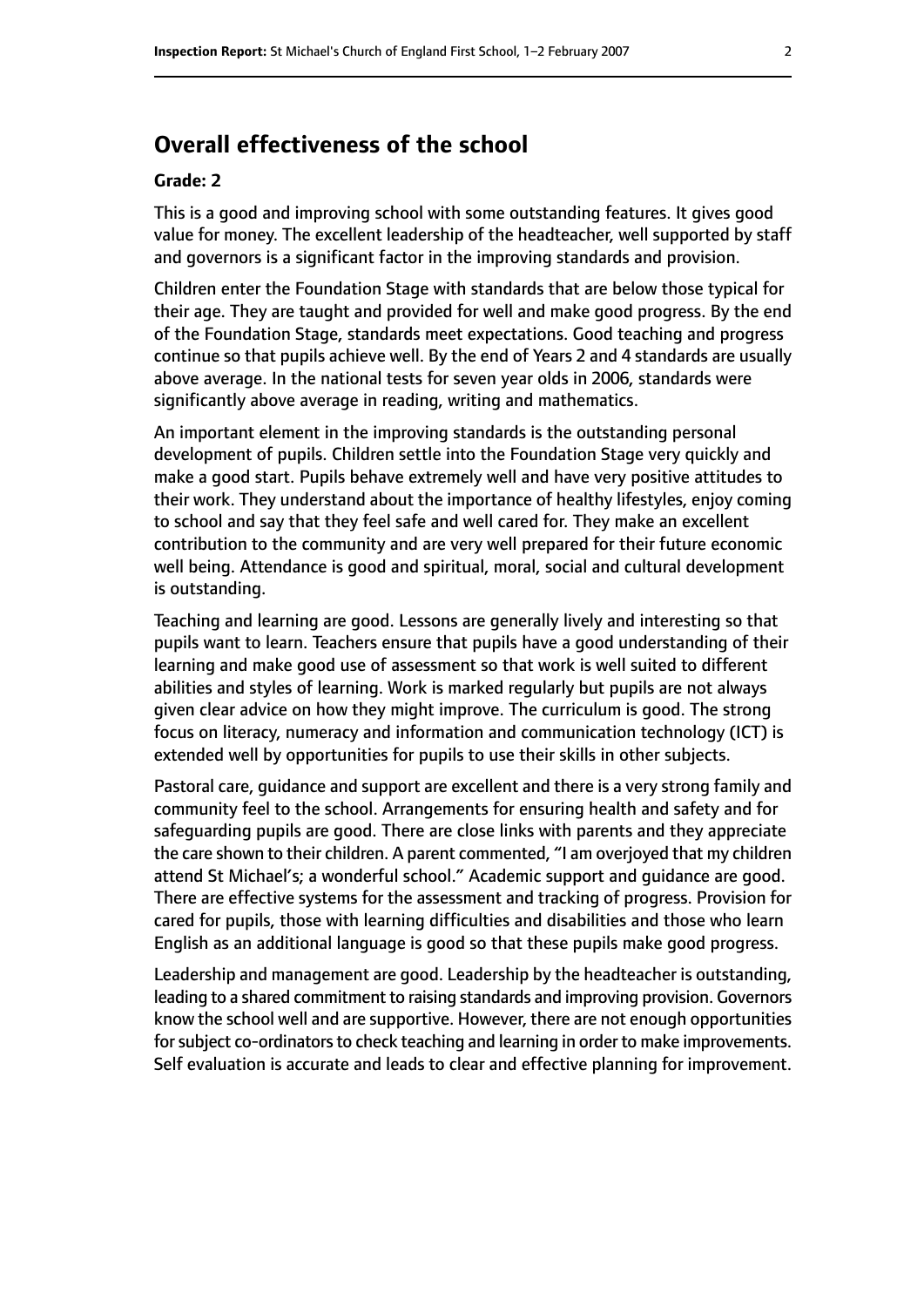#### **What the school should do to improve further**

- $\cdot$  Provide more opportunities for subject co-ordinators to check teaching and learning in order to make improvements.
- Improve the consistency of marking so that pupils have a clear understanding of what they need to do in order to improve.

# **Achievement and standards**

#### **Grade: 2**

Achievement is good and standards above average. In the Foundation Stage, children achieve well and make good progress from standards on entry which are below those expected for their ages, particularly in communication, language and literacy and mathematics. Because provision is good, by the end of the Foundation Stage standards are in line with those typical for their age.

In the 2006 tests at the end of Year 2, standards in reading, writing and mathematics were significantly above average. School data and inspection evidence indicate that pupils in the current Year 2 achieve well and reach average standards. There is a high proportion of pupils with learning difficulties and disabilities in this group and these standards represent good progress.

Year 4 pupils achieve well and make good progress so that they reach levels of attainment in English, mathematics and science higher than would be expected for their age. Standards are rising because teaching is improving and the school is making effective use of assessment to set challenging targets. The standards of boys and higher ability pupils are improving as a result of the strategies the school has put in place. Pupils with learning difficulties and disabilities, looked after children and those who learn English as an additional language make good progress and achieve well because provision is good.

# **Personal development and well-being**

#### **Grade: 1**

Personal development and well being are excellent. Children make good progress in their personal and social skills in the Foundation Stage, learning routines and how to share. Pupils say they enjoy coming to school and this is seen in their good attendance. Behaviour is outstanding and they have very positive attitudes to learning and this leads to good achievement. Pupils have a good understanding of the importance of healthy eating and exercise. Because relationships are excellent and pupils know that they are valued, self- esteem is high and pupils are confident. Excellent spiritual, moral and social development stem from the school's Christian ethos. Cultural development is good overall and the school is aware of the need to further extend opportunities to learn about the cultural diversity of society. There are excellent links with the local parish church and the wider community and pupils help those less fortunate than themselves by fundraising. The school council plays an important role in the life of the school and is proud of the refurbished toilet areas, which they requested. Daily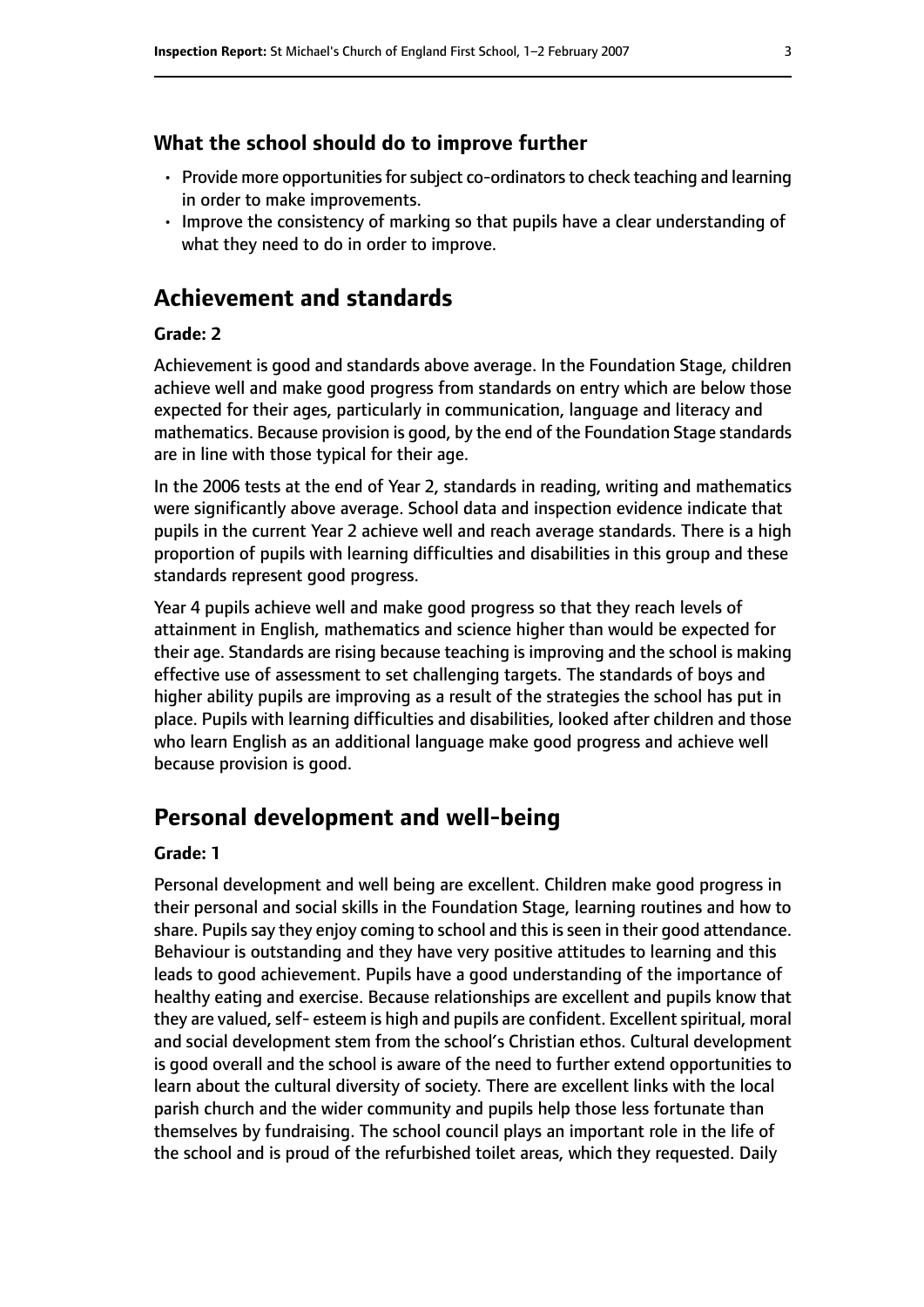acts of worship and the good teaching of basic skills play an integral part in preparing pupils to become caring, responsible adults.

# **Quality of provision**

#### **Teaching and learning**

#### **Grade: 2**

Teaching and learning are good and this leads to good progress. Children get a good start in the Foundation Stage because the teaching is good and this continues throughout the school. Teaching is typically lively and stimulating so that pupils stay interested and listen attentively. Because teachers share lesson targets with pupils, they have a good understanding of their own learning. This is enhanced by the many opportunities provided for pupils to extend their speaking and listening skills in such activities as drama and partner discussions. Good use is made of assessment to ensure that work is well suited to different abilities and styles of learning. Teachers use good subject knowledge in providing clear explanations and asking challenging questions. This is complemented by the use of interactive whiteboards to make learning more interesting. Well-qualified teaching assistants support learning, particularly for those who have learning difficulties or disabilities or who do not speak English at home. Occasionally, the pace of lessons is slow so that pupils become less attentive and progress is less rapid. Work is marked regularly but there are inconsistencies in the way it is used to advise pupils on how they might improve and some opportunities to extend learning are missed.

#### **Curriculum and other activities**

#### **Grade: 2**

The curriculum is good. It is broad and balanced and well adjusted to meet the needs of different abilities. It is enriched by a good range of visits, visitors and by extra curricular activities. When pupils visit Beamish Museum or a Hindu temple their learning is extended and when theatre groups visit, lessons become exciting and stimulating. This helps pupils to make good progress. There are close links with other schools and outside agencies to support learning and transfer to the next stage of education is usually a smooth one. A strong emphasis is placed on the promotion of healthy lifestyles and personal development. The curriculum is further enriched by the strong spiritual and moral elements, which are central features to learning throughout the school.

#### **Care, guidance and support**

#### **Grade: 2**

Care guidance and support are good. Pastoral care is excellent. The school provides an excellent community and family atmosphere within a very happy, safe and supportive environment based on Christian principles. The staff provide excellent role models. Parents are happy that the school cares well for their families and children feel safe and well looked after. This is recognised by parents when they say, for example, that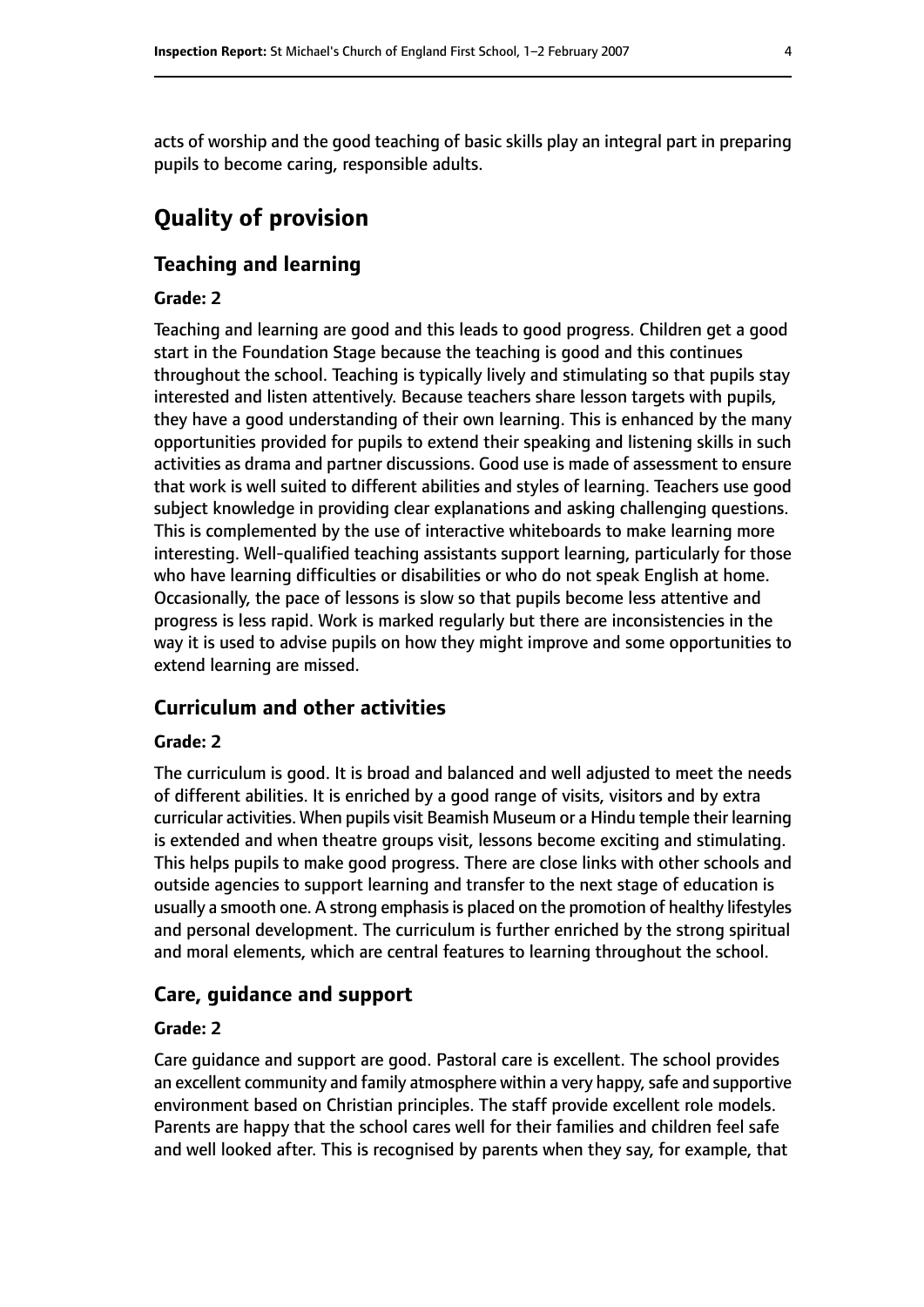the school "provides a safe and stimulating environment for our children." Pupils know that there are adults they trust if they feel sad or worried. The school carefully follows government recommendations for safeguarding children and has secure arrangements in place for child protection and health and safety. Academic support and guidance are good. An effective system of tracking enables teachers to check pupils' individual progress and set targets for improvement. This is to be further developed to focus more consistently on the learning patterns of different groups.

# **Leadership and management**

#### **Grade: 2**

Leadership and management are good. The headteacher provides inspirational leadership. She is extremely successful in sharing her commitment and very clear vision for improvement with staff. This results in a good team spirit, which is clearly focused on raising standards and improving provision. The school strongly promotes equality of opportunity and the inclusion of all learners is central to its vision. It has an accurate picture of its strengths and weaknesses because it is self critical and takes on board the opinions of all, including parents and pupils. Performance data is carefully analysed in order to identify areas for improvement. This leads to clear and focused school improvement planning. Subject leaders know their subjects well but there are not enough opportunities for them to check teaching and learning in order to make improvements.

Parents are very supportive and have many opportunities to help with their children's work. Governors know the school well and through the challenge they provide play a significant role in helping to shape its direction. The school has made good improvement since the last inspection and issues have been successfully addressed. The budget is well managed to support the drive to raise standards. Outstanding leadership, significant improvements to standards and learning and very clear evaluation of performance give the school good capacity to improve.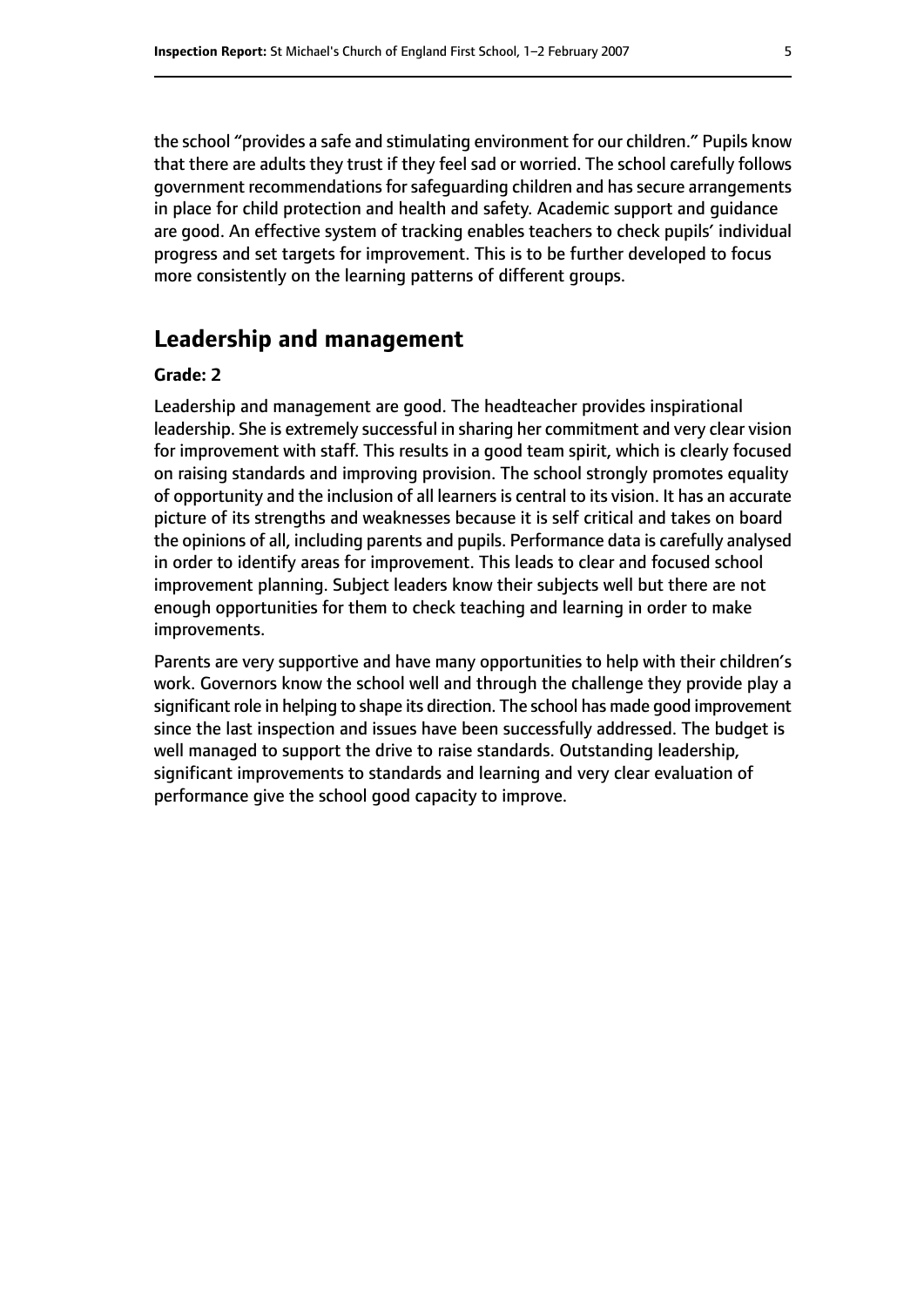**Any complaints about the inspection or the report should be made following the procedures set out inthe guidance 'Complaints about school inspection', whichis available from Ofsted's website: www.ofsted.gov.uk.**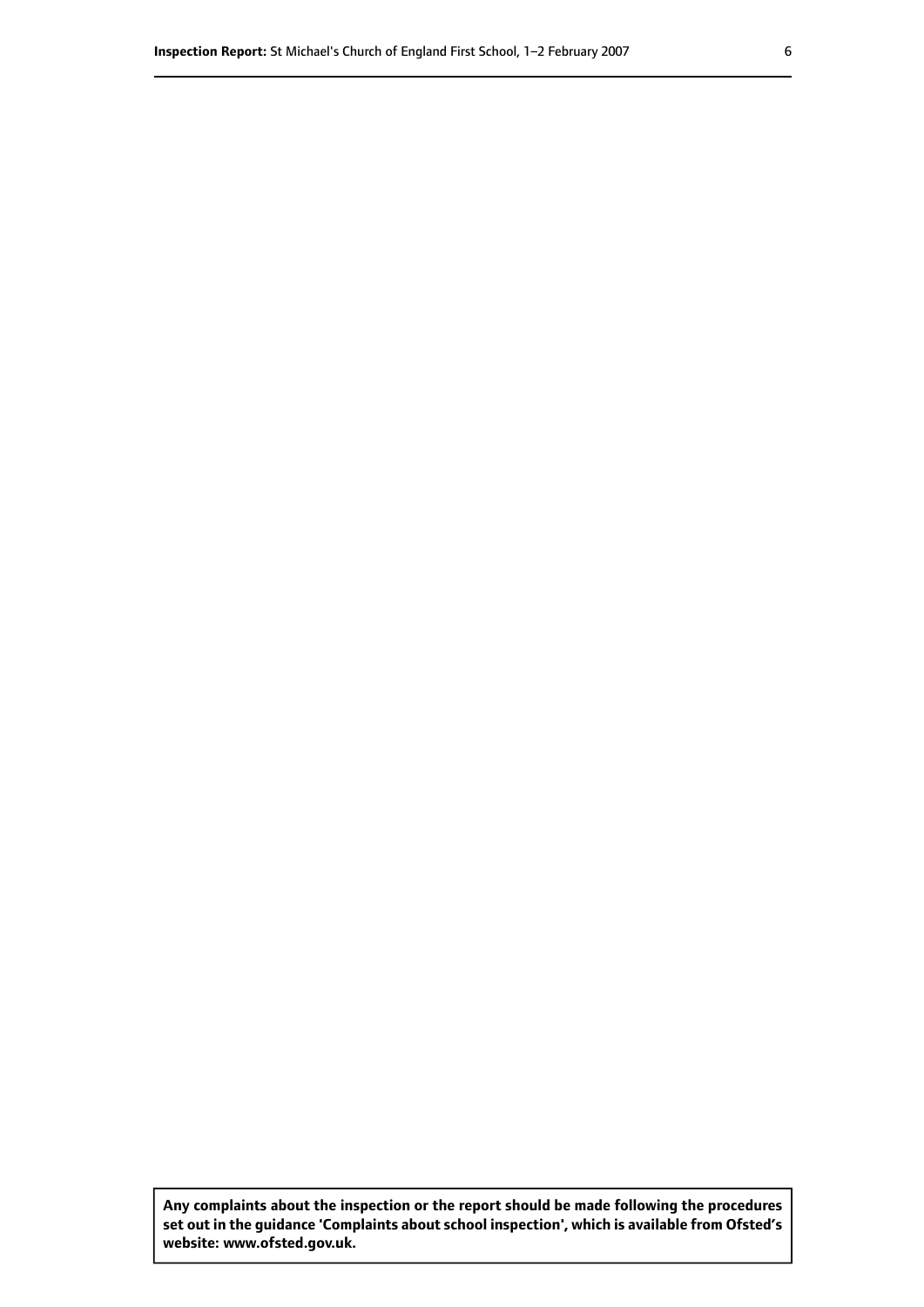# **Inspection judgements**

| Key to judgements: grade 1 is outstanding, grade 2 good, grade 3 satisfactory, and grade 4 | <b>School</b>  |
|--------------------------------------------------------------------------------------------|----------------|
| inadeauate                                                                                 | <b>Overall</b> |

# **Overall effectiveness**

| How effective, efficient and inclusive is the provision of education, integrated<br>care and any extended services in meeting the needs of learners? |     |
|------------------------------------------------------------------------------------------------------------------------------------------------------|-----|
| How well does the school work in partnership with others to promote learners'<br>well-being?                                                         |     |
| The quality and standards in the Foundation Stage                                                                                                    |     |
| The effectiveness of the school's self-evaluation                                                                                                    |     |
| The capacity to make any necessary improvements                                                                                                      |     |
| Effective steps have been taken to promote improvement since the last<br>inspection                                                                  | Yes |

# **Achievement and standards**

| How well do learners achieve?                                                                               |  |
|-------------------------------------------------------------------------------------------------------------|--|
| The standards <sup>1</sup> reached by learners                                                              |  |
| How well learners make progress, taking account of any significant variations between<br>groups of learners |  |
| How well learners with learning difficulties and disabilities make progress                                 |  |

# **Personal development and well-being**

| How good is the overall personal development and well-being of the<br>learners?                                  |  |
|------------------------------------------------------------------------------------------------------------------|--|
| The extent of learners' spiritual, moral, social and cultural development                                        |  |
| The behaviour of learners                                                                                        |  |
| The attendance of learners                                                                                       |  |
| How well learners enjoy their education                                                                          |  |
| The extent to which learners adopt safe practices                                                                |  |
| The extent to which learners adopt healthy lifestyles                                                            |  |
| The extent to which learners make a positive contribution to the community                                       |  |
| How well learners develop workplace and other skills that will contribute to<br>their future economic well-being |  |

# **The quality of provision**

| How effective are teaching and learning in meeting the full range of the<br>learners' needs?          |  |
|-------------------------------------------------------------------------------------------------------|--|
| How well do the curriculum and other activities meet the range of needs<br>and interests of learners? |  |
| How well are learners cared for, guided and supported?                                                |  |

 $^1$  Grade 1 - Exceptionally and consistently high; Grade 2 - Generally above average with none significantly below average; Grade 3 - Broadly average to below average; Grade 4 - Exceptionally low.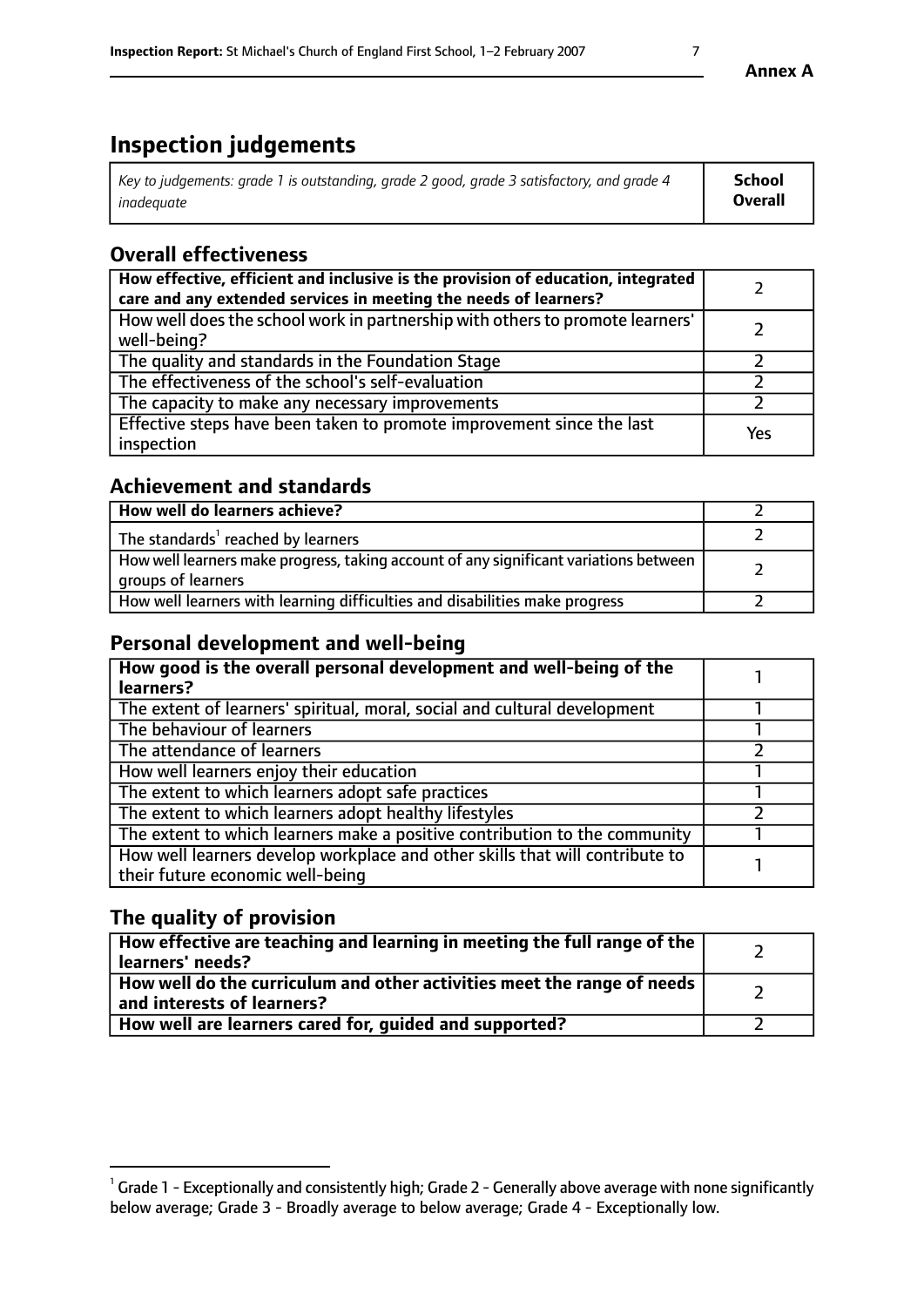# **Leadership and management**

| How effective are leadership and management in raising achievement<br>and supporting all learners?                                              |               |
|-------------------------------------------------------------------------------------------------------------------------------------------------|---------------|
| How effectively leaders and managers at all levels set clear direction leading<br>to improvement and promote high quality of care and education |               |
| How effectively performance is monitored, evaluated and improved to meet<br>challenging targets                                                 | $\mathcal{L}$ |
| How well equality of opportunity is promoted and discrimination tackled so<br>that all learners achieve as well as they can                     |               |
| How effectively and efficiently resources, including staff, are deployed to<br>achieve value for money                                          | $\mathcal{P}$ |
| The extent to which governors and other supervisory boards discharge their<br>responsibilities                                                  |               |
| Do procedures for safequarding learners meet current government<br>requirements?                                                                | Yes           |
| Does this school require special measures?                                                                                                      | No            |
| Does this school require a notice to improve?                                                                                                   | <b>No</b>     |